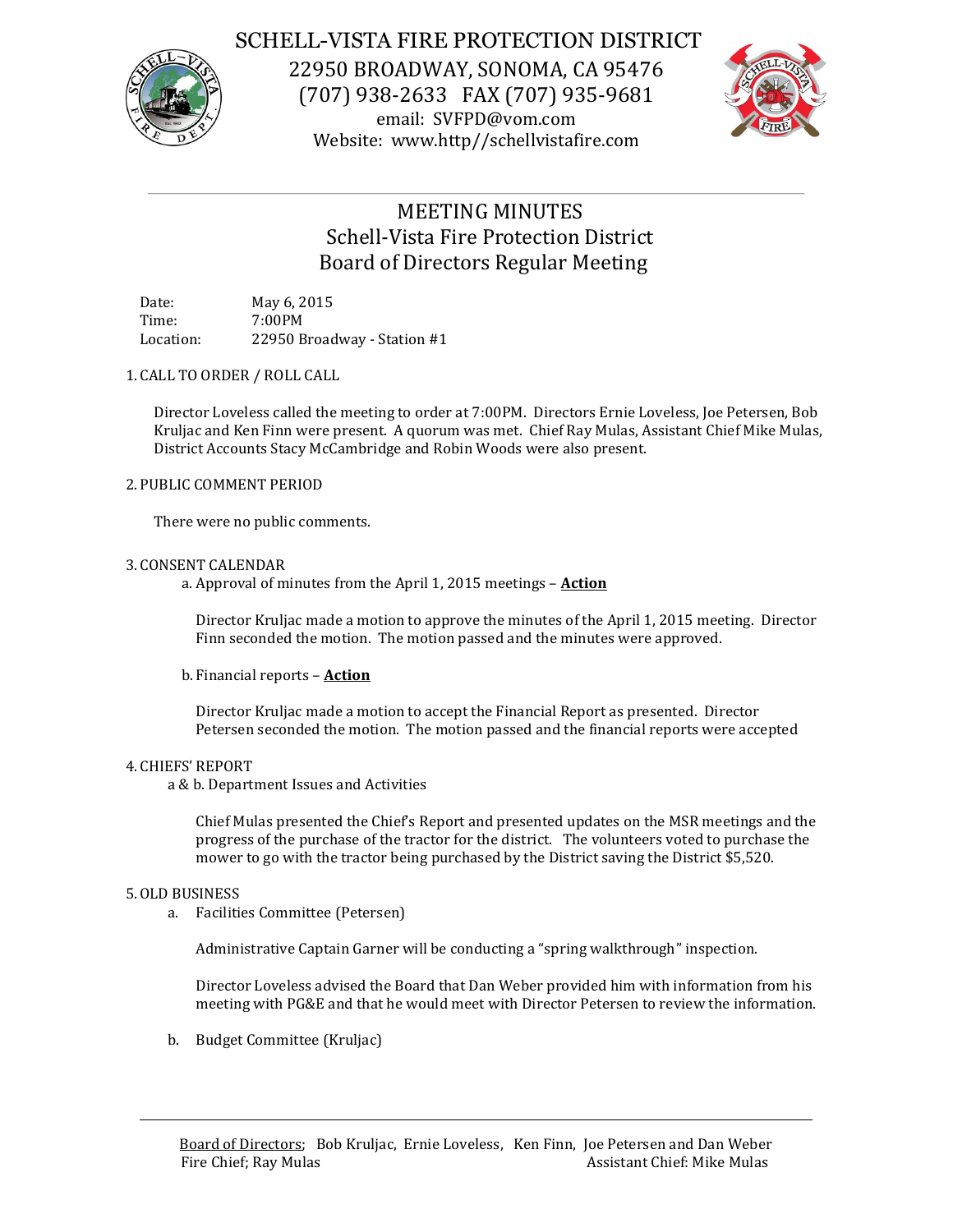Director Kruljac presented an overview of the current financial and budget report. He and Chief Mulas set up a Budget meeting on May 20<sup>th</sup> to work on the 2015-16 Budget to present to the Board.

c. Legislative Committee (Kruljac)

Director Kruljac presented a review of SB239 to the Board. Director Loveless will investigate the Bill and present the information to the Board at a future Board Meeting.

d. Outreach Committee (Finn)

Director Finn presented his report.

e. Policy and Procedure Committee (Loveless)

Director Loveless and Chief Mulas updated the Board on the progress with Lexipol. Jim Galli briefed the firefighters on the new policies and procedures manual. The Board will be briefed at a later date.

f. Sonoma County Fire Services Project Update (Loveless)

Director Loveless presented an update.

#### 6.NEW BUSINESS

a. Selection of new Board member

Four applications to fill the vacant Board of Director position were turned into the district. Director Loveless will invite each person to the May 27 Board meeting to discuss the position and their qualifications. One person will be appointed by the Board to fill the position.

b. Upcoming Nov. 3rd, Election

Directors Loveless, Finn and the newly appointed Board Member will be up for election on Nov. 3, 2015. The member must notify the County Clerk by July 13, 2015 of their intent to run.

c. SCFDA April 30th meeting update

Director Loveless updated the Board on the meeting with the County regarding Dispatch Fees and ERAF, The District would like to go in front of the Board of Supervisors on May 19. Director Loveless will present another update at future Board Meetings.

#### 7. CLOSED SESSION (Personnel Review)

There was no closed session.

#### 8.ANOUNCEMENTS

Director Loveless received signed copies of the EMS agreement (Advanced Life & Basic Life Emergency Medical Services Contract) for the District files.

Land Deed- Director Kruljac advised the board that the cost to survey for the Land-Deed would be \$2,000 fee for Huffman Engineering, a reduction of ½. Director Kruljac made the motion to move forward with the survey of Station 1's property line and to record the Deed information with the county. Director Finn seconded the motion. The motion passed unanimously.